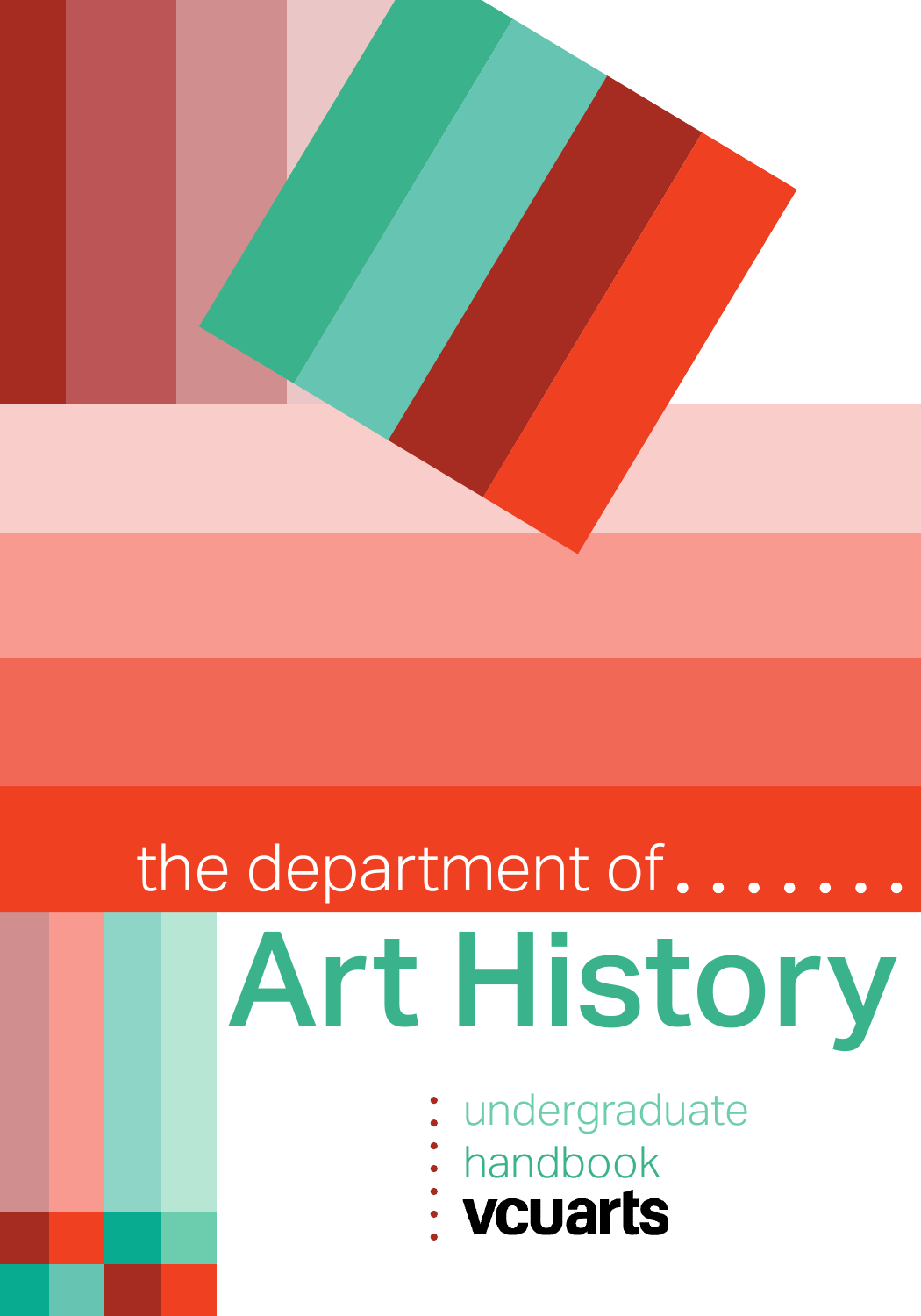## table of contents



- **01** Advising & Advisors DegreeWorks **Scholarships**
- **02** Important Course Policies
- **03** Math & Language Placement
- **04** Experiential Learning **Opportunities** 
	- ∙ Internship
	- ∙ Directed Research
	- ∙ Study Abroad
- **05** Choosing a Relevant Minor
- **07** Preparing for Professional Life after College Preparing for Graduate Study
- **08** GradeIT Forms & Bluebooks Textbook Information Course Evaluations & Student Feedback **Blackboard**
- 09 Resources
	- ∙ Art History Club
	- ∙ Library
	- ∙ Campus Learning Center
	- ∙ The Writing Center
	- ∙ Career Services
	- ∙ Wellness Resource Center
	- ∙ VCUarts Info & Events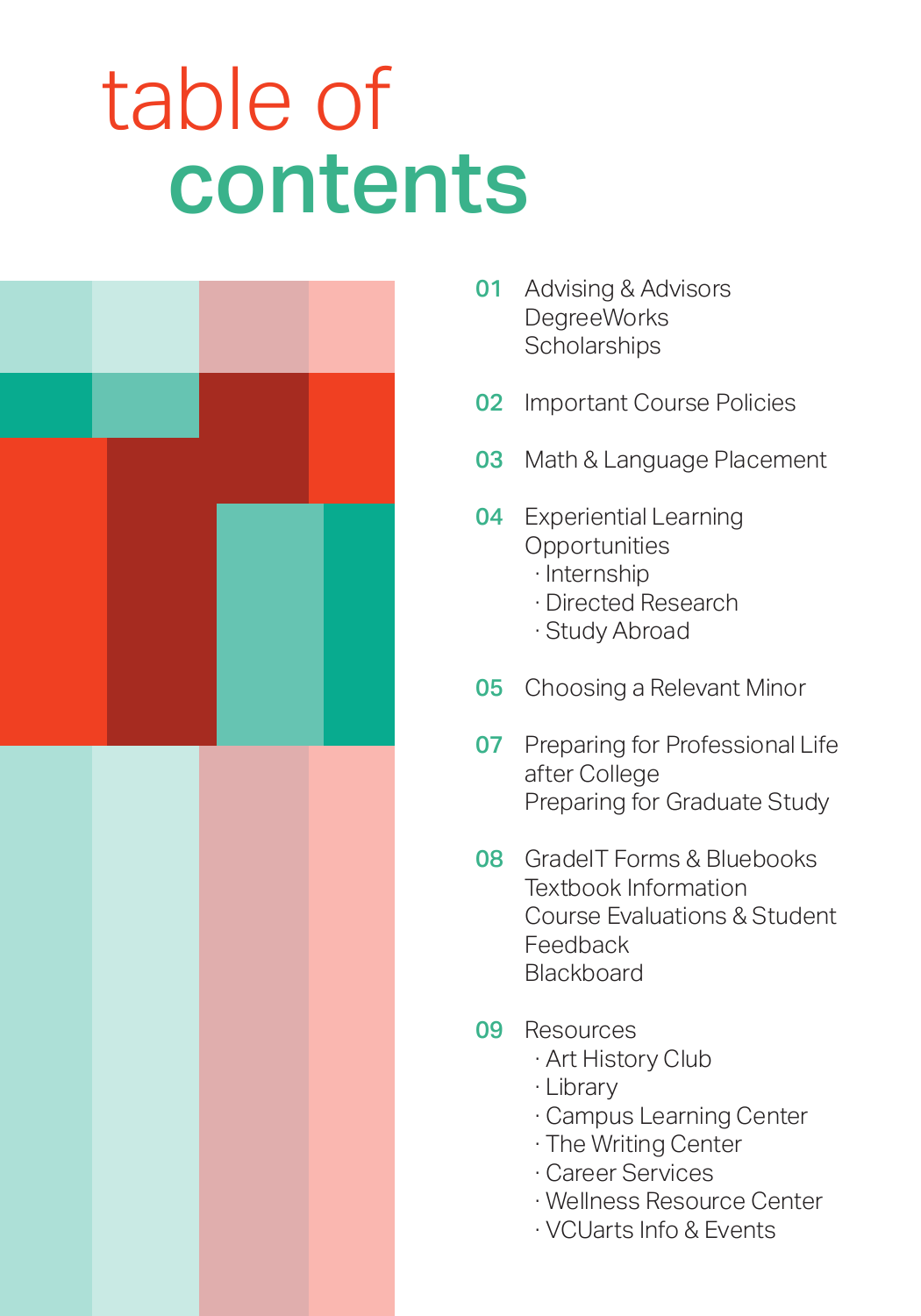### Advising & Advisors

#### Why is academic advising important? Your academic advisor:

∙ Works with you to create an academic progress plan through course selection that fulfills program requirements and pursuit of opportunities to support educational, personal, and career goals.

∙ Guides you to information about internships, admission to graduate school, and employment.

∙ Helps you obtain accurate information regarding policies, procedures, requirements, curriculum, registration, graduation, and deadlines.

∙ Offers you information about campus resources, such as the Campus Learning Center, the Writing Center, Career Services, and the Wellness Resource Center.

### **DegreeWorks**

Be sure that you are fulfilling curriculum requirements by regularly monitoring your DegreeWorks page. Discuss any issues or inaccuracies with your advisor.

You are required to fulfill the requirements from the bulletin published in the year in which you became a student at VCU.

#### To make an appointment:

Log in to your MyVCU account. Under the "Resources" box, click on the link to "Advising Appointments."

Meet with your advisor at least once a semester, typically prior to registration. First-year students are advised by Gian Pierotti (plan to meet with him twice a semester). All other students will meet with Jackie Mullins.

#### Gian Pierotti | pierottighp@vcu.edu Jackie Mullins | mullinsjf@vcu.edu

### **Scholarships**

There are many scholarships available to VCU students including specific scholarships available only to art history majors. Information about department scholarships will be emailed to students each semester. See the link below for detailed information arts.vcu.edu/scholarship

01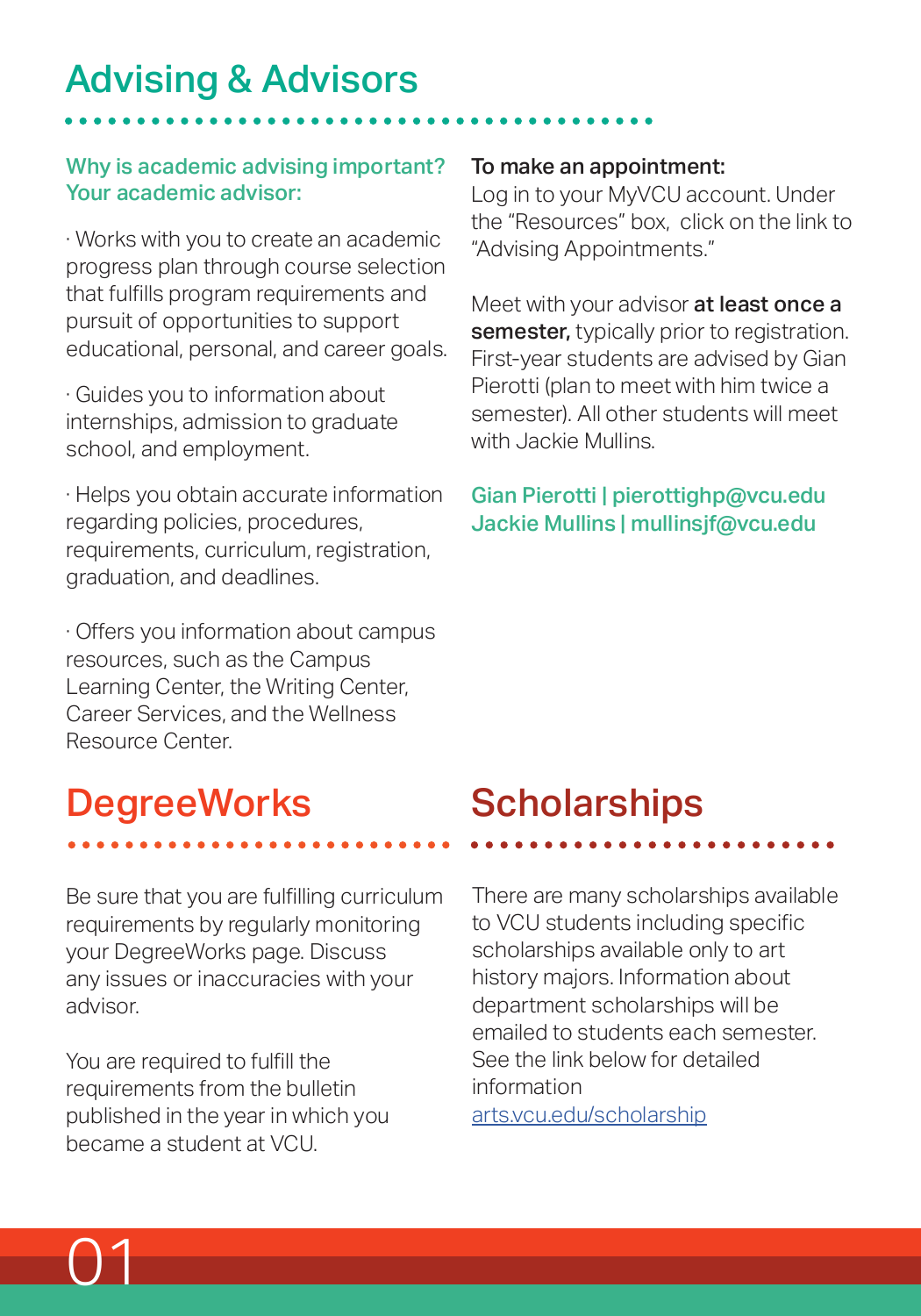### Important Course Policies

∙ You must complete the University Core courses by the end of your sophomore year.

∙ UNIV 111, 112, & 200 may not be completed through transfer credit after enrolling at VCU.

∙ All transfer courses taken AFTER becoming a VCU student must be pre-approved by the department. Fill out the electronic "request to take courses at another institution" form which can be found at: rar.vcu.edu/ forms/ Visit the transfer guide for more information: transfer.vcu.edu/

∙ You must complete a foreign language (French, Italian, Spanish, or German) through the 202 level. If you're considering graduate school, you should advance beyond the 200-level and/or complete courses in more than one language.

∙ To complete your major, a certain number of art history credits is required in these categories: Cluster A (6), Cluster B (9), Cluster C (6).

∙ Only courses in which you recieve a C or higher will count toward your degree requirments.

∙ ARTH 292: Writing for Art History is a required course for all art history majors and is completed in the spring of the freshman or sophmore year. Successful completion of UNIV 200 is required before entering this course.

∙ ARTH 390: Art Historical Methods is a required course for art history majors and is completed in spring of the sophmore or junior year. It is offered only in the spring and completion is required before enrolling in ARTH 490: Senior Seminar.

∙ ARTH 490: Senior Seminar is a required course for art history majors and is completed by fall of the senior year. You must successfully complete ARTH 390 before registering for ARTH 490.

∙ 45 credits at the 300 level or higher are required of all VCU students.

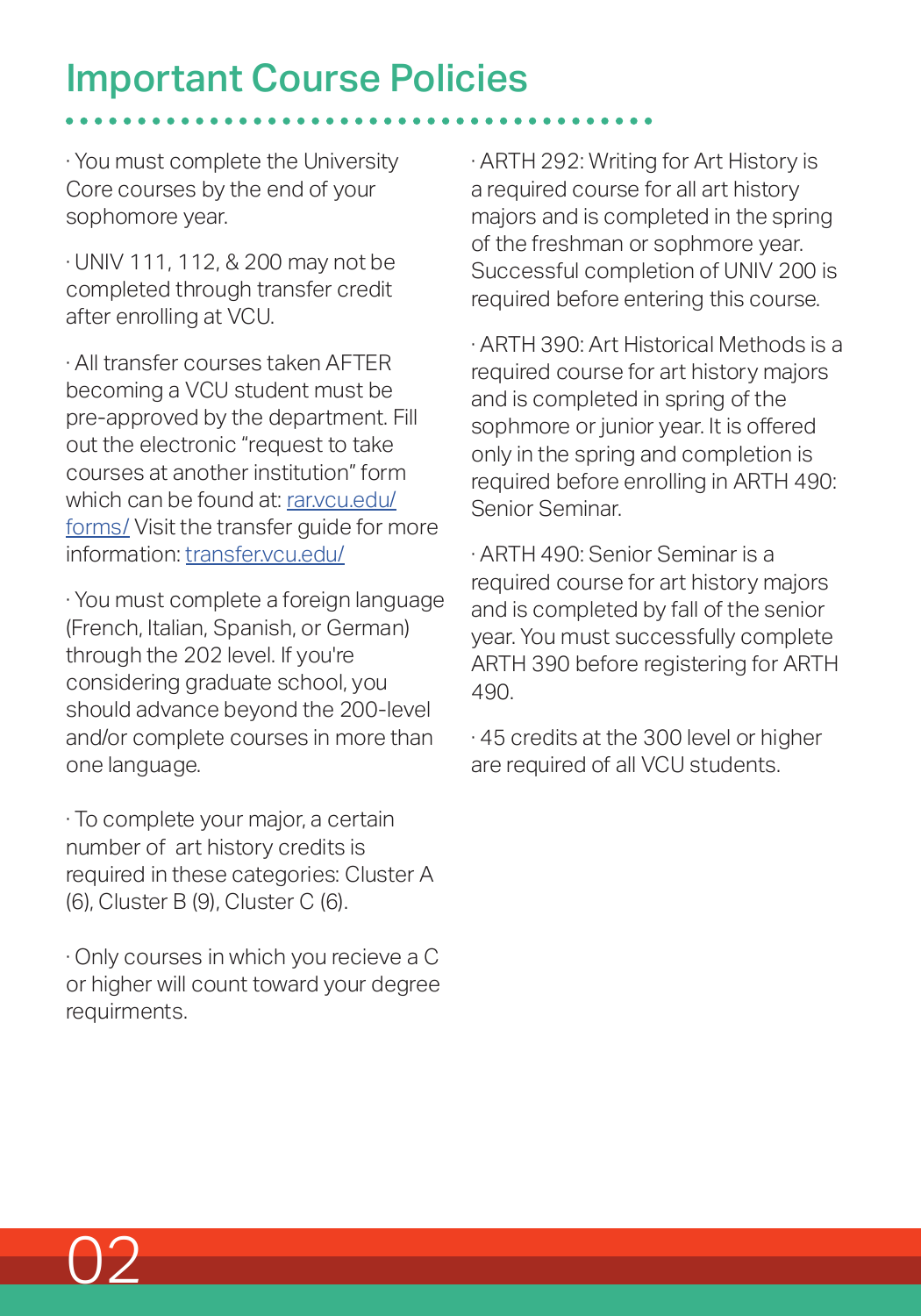### Math Placement

The University College administers the Math Placement Test, the purpose of which is to place you into the highest level math class you may initially take at VCU and in which you have a reasonable expectation of success. The Mathematics Placement Test does not give you credit for a math class, nor does it exempt you from any math course your major or school requires.

#### VCU offers the Mathematics Placement Test in two formats:

- ∙ VCU Online Mathematics Placement Test (incoming freshmen or transfer students only)
- ∙ Compass Mathematics Placement Test

### Language Placement

To satisfy your major requirements, you must complete French, Spanish, German, or Italian through the 202 level. You may take the foreign language CLEP exam (College Level Examination Program) to find out for which level you may initially register.

You must register with the Campus Testing Center (Hibbs Hall, 1st Floor) to schedule your language placement exam. You may take the placement exam only if you have not completed any coursework in the language at VCU.

There is an \$80 CLEP Fee (paid directly through the CLEP website) and a \$20 testing fee to take the exam at the Campus Testing Center.

You must bring your Student ID, test registration form (complete through CLEP website), and a check or money order for the testing fee. clc.vcu.edu/campus-testing-center/clep/

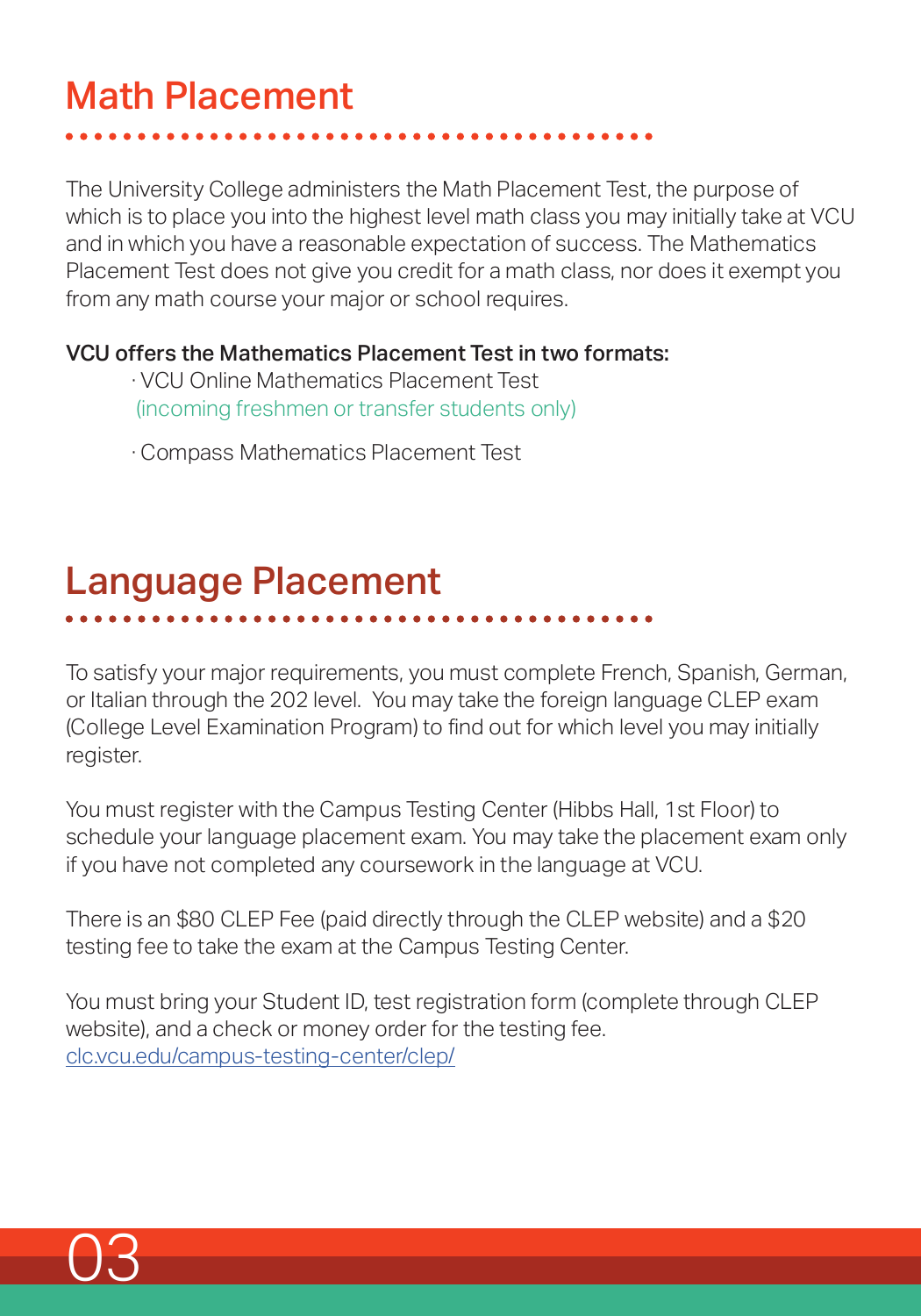### Experiential Learning Opportunities

#### Internship (ARTH 493)

You may earn course credit while interning at a museum, gallery, or related organization. Read the monthly art history News & Events email to learn about internship opportunities in museum or gallery administration, collections management, exhibition development, and museum education. The internship application can be found at arts.vcu.edu/arthistory/programs/undergraduate/ internships/

#### Directed Research (ARTH 497)

Advanced individual work on a subject formulated in writing by you and a faculty mentor. The Directed Research Project may be an ideal choice if you wish to investigate very specific research topics introduced in your art history coursework at VCU. The Directed Research Project application can be found at arts.vcu.edu/arthistory/directed-research/

#### Study Abroad

Studying abroad is one of the most rewarding experiences available to you. Art history students have traveled to Egypt, Spain, Peru, Italy, Nepal, UK, France, and Germany (just to name a few). See the links below for more information or schedule an appointment with Ms. Mullins, art history advisor to talk about study abroad options that best complement your career and educational goals. global.vcu.edu/abroad/

arts.vcu.edu/programs/travel

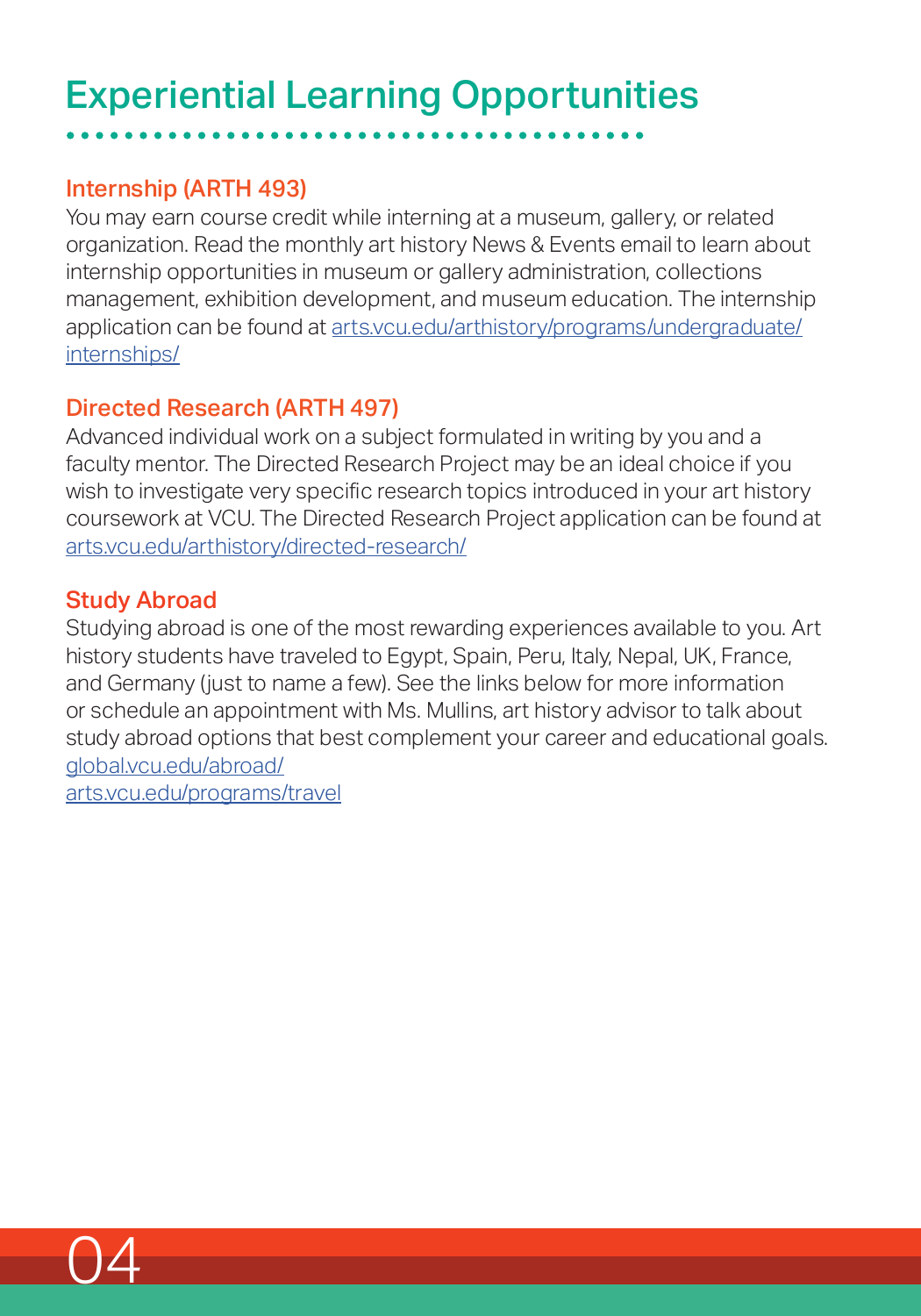### Choosing a Relevant Minor

Many art history majors complete a minor. Because the art history curriculum allows up to 21 elective credits, students may complete minor requirements without having to complete additional credits. Some potential minors are described below:

#### **History**

18 credits. 3 credits must be completed in a regional area: Europe, Africa, Asia, South America, or the Middle East. 12 credits must be completed at the 300-level or above.

#### Anthropology

18 credits. ANTH 103 must be completed at VCU. 6 credits in ANTH 105, ANTH 210, ANTH 220, or ANTH 230. 9 credits must be at the 300-level or above.

#### Philosophy

18 credits. 3 credits of PHIL 103 or PHIL 104. 9 credits must be at the 300-level or above.

#### African Studies

18 credits. 3 credits of 300-level geographically-relevant language coursework. Max of 6 credits can be earned in the same discipline. 12 credits must be completed at the 300-level or above.

#### Italian Studies

18 credits. 3 credits in ITAL 201. 3 credits in ITAL 202 or ITAL 205. 6 credits must be completed at the 300-level or above and taught in Italian.

#### European Studies

18 credits. 3 credits of 300-level geographically-relevant language coursework. Max of 6 credits can be earned in the same discipline. 12 credits must be completed at the 300-level or above.

#### Asian and Chinese Studies

21 credits. 3 credits of 300-level Chinese language coursework. 3 credits of REL 311. Max of 6 credits can be earned in the same discipline. 12 credits must be completed at the 300-level or above.

#### Latin American Studies

18 credits. 3 credits of 300-level Spanish or Portuguese language coursework. Max of 6 credits can be earned in the same discipline. 12 credits must be completed at the 300-level or above.

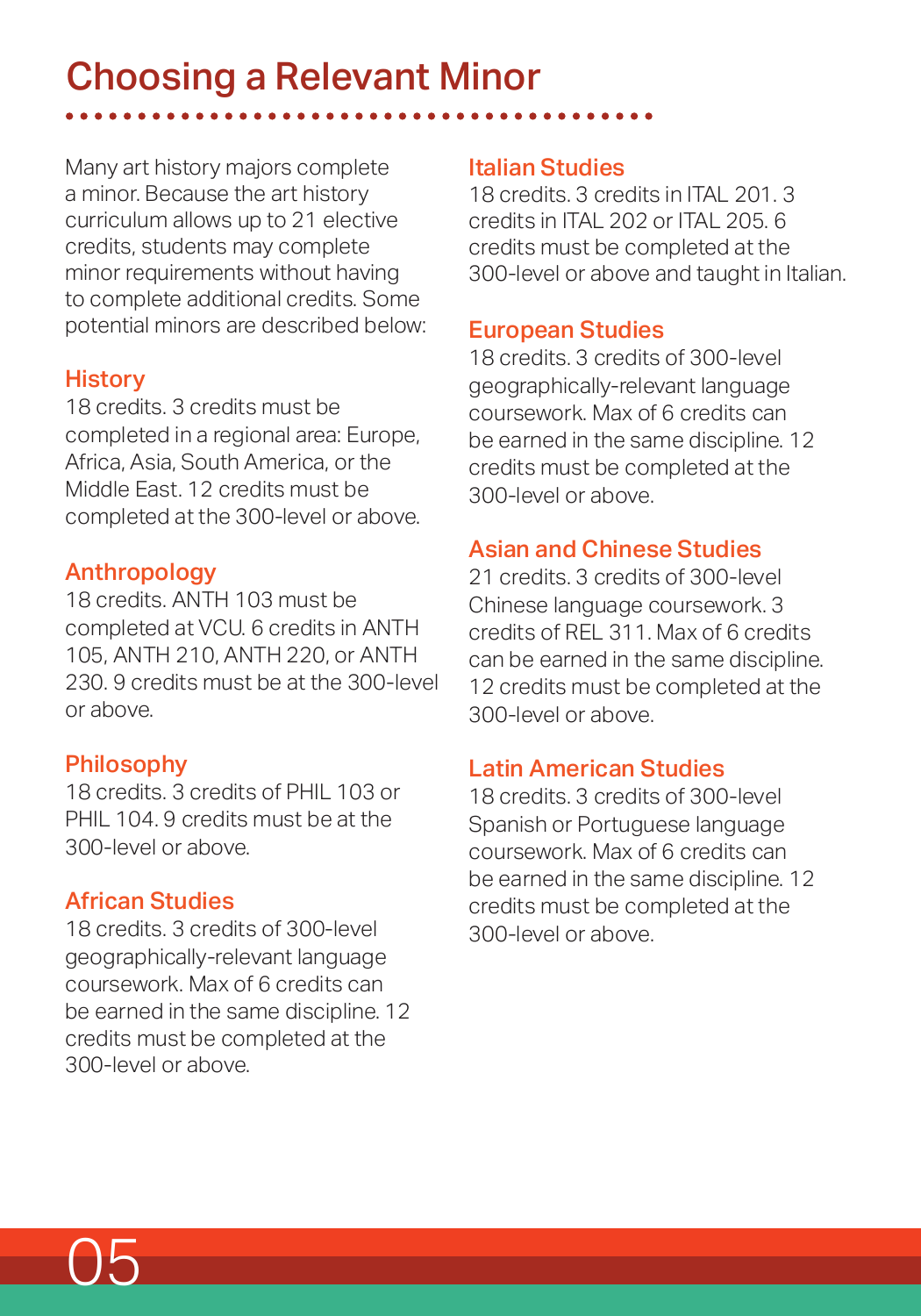#### Arabic and Middle Eastern Studies

21 credits. 3 credits of 300-level Arabic language coursework. 3 credits of REL 311. Max of 6 credits can be earned in the same discipline. 12 credits must be completed at the 300-level or above.

#### Religious Studies

18 credits. 9 credits must be at the 300-level or above.

#### Urban and Regional Studies

18 credits. 3 credits URSP 102. 3 credits additional 100-level URSP coursework. 3 credits URSP 204. 9 credits must be completed at the 300-level or above.

#### French

18 credits. Max 6 credits from FREN 201, FREN 202, or FREN 205. 12 credits must be completed at the 300-level or above.

#### German

18 credits. Max 6 credits from GRMN 201, GRMN 202, or GRMN 205. 12 credits must be completed at the 300-level or above.

#### Spanish

18 credits. 3 credits in SPAN 201. 3 credits in SPAN 202 or 205. 3 credits in SPAN 305, SPAN 307, or SPAN 311. 9 credits must be completed at the 300-level or above.

#### **Chemistry**

21 credits. 12 credits in CHEM 101, CHEM 102, CHEM 301, and CHEM 302. 6 credits in CHEZ 101, CHEZ 102, CHEZ 301, and CHEZ 302. 3 additional credits must be completed at the 300-level or above.

#### General Business

18 credits. 6 credits of ACCT 202 and ECON 203. 3 credits of Finance/ Insurance elective. 9 credits of General Business electives completed at the 300-level or above.

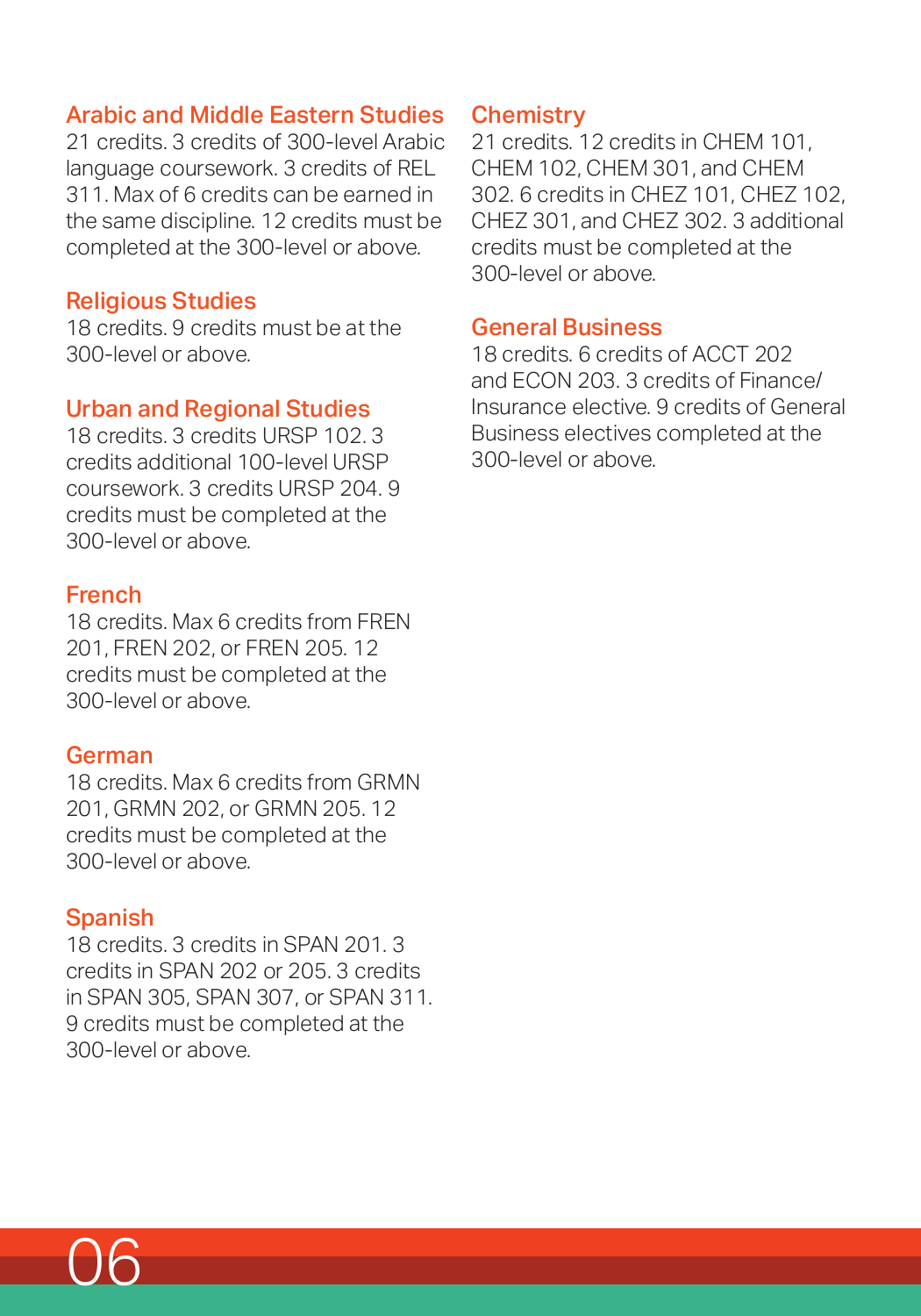### Preparing for Professional Life after College

While completing your degree consider taking courses to develop specific professional skills relevant to your career goals:

#### Arts Administration

- ∙ Marketing
- ∙ Business

∙ ARTH 493 Internship plus additional internships and volunteer experience within different institutions

∙ Undergraduate certificate programs offered through the Da Vinci Center: Certificate in Innovative Living Learning and Certificate in Venture Creation

#### **Conservation**

∙ Studio courses (Painting, Drawing, Three-Dimensional Design, Sculpture, Craft)

∙ Chemistry (General and Organic Chemistry)

- ∙ Physics
- ∙ Archaeology
- ∙ Anthropology

#### Professional Skills

You can develop these skills through selected coursework (such as a minor), Lynda.com tutorials, and internships. lil.vcu.edu/

- ∙ Data Analysis
- ∙ Web Coding (HTML/ CSS)
- ∙ Graphic Design
- ∙ Marketing & General Business
- ∙ Social Media

### Preparing for Graduate Study

#### Graduate Degree in Art History

If you're considering graduate study in art history, you should complete:

∙ A wide range of upper- level art history courses, including special topics courses covering your specific region or period of interest

∙ French and/or German to develop the ability to translate texts

∙ ARTH 497: Direct Research with faculty mentor to prepare writing sample for graduate school applications

#### Graduate Degree in Museum Studies

To best prepare for graduate school in museum studies you should complete:

∙ A wide range of art history courses, including special topic courses covering museum studies

- ∙ ARTH 302: Introduction to Museums
- ∙ ARTH 303: History of Art Museums
- ∙ ARTH 493: Internship
- ∙ Additional internships or volunteer experience within different institutions

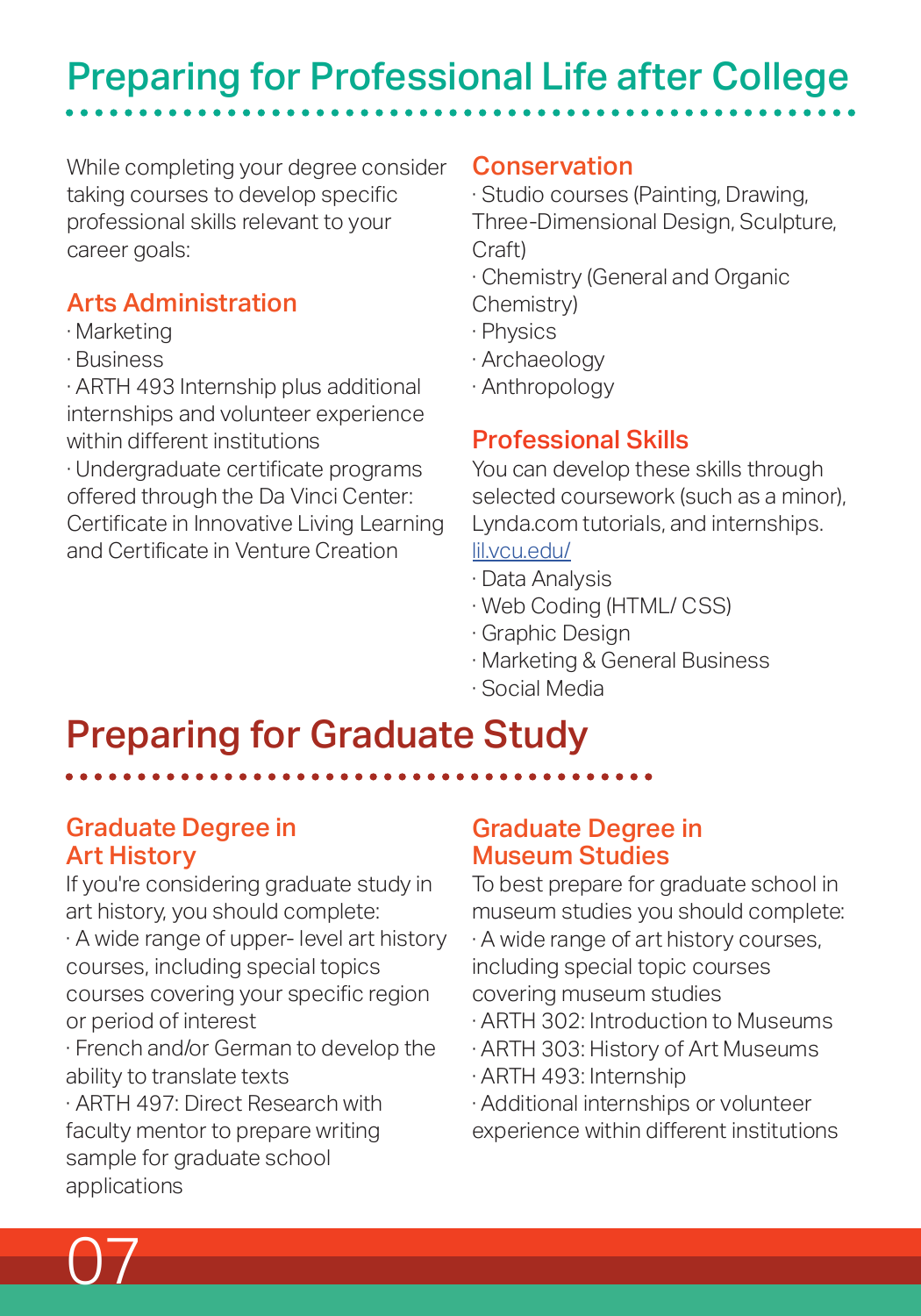### GradeIT Forms & Bluebooks

Some of your courses might require gradeITs and blue essay books, which are available at the Barnes & Noble Bookstore and The Virginia Book Company. You can also pay to print gradesITs from the first floor computers in the library.

### Textbook Information

You can find out what textbooks you need on the Barnes & Nobles website: vcu. bncollege.com

Click on "Textbooks" > "Find Textbooks" Put in the "Term" > "Department" > "Course" > "Section" Then click, "Find Materials"

### Course Evaluations & Student Feedback

Toward the end of each semester, you'll receive email prompts to complete university-administered course evaluations. After the end of the semester, your professors and their supervisor receive the evaluation results and always value your thoughtful and candid feedback.

We like to hear what our majors think, so we periodically conduct satisfaction surveys that help us understand how the art history program is serving your needs and interests. You can also share feedback or ask questions anytime either by email to **arthistory@vcu.edu** or in conversation with the deparment chair (use arthistory@vcu.edu to make an appointment).

### **Blackboard**

Many professors use Blackboard to share announcements, provide syllabi, post readings and other assignments, and share grades. Log on to VCU's Blackboard by going to www.blackboard.vcu.edu

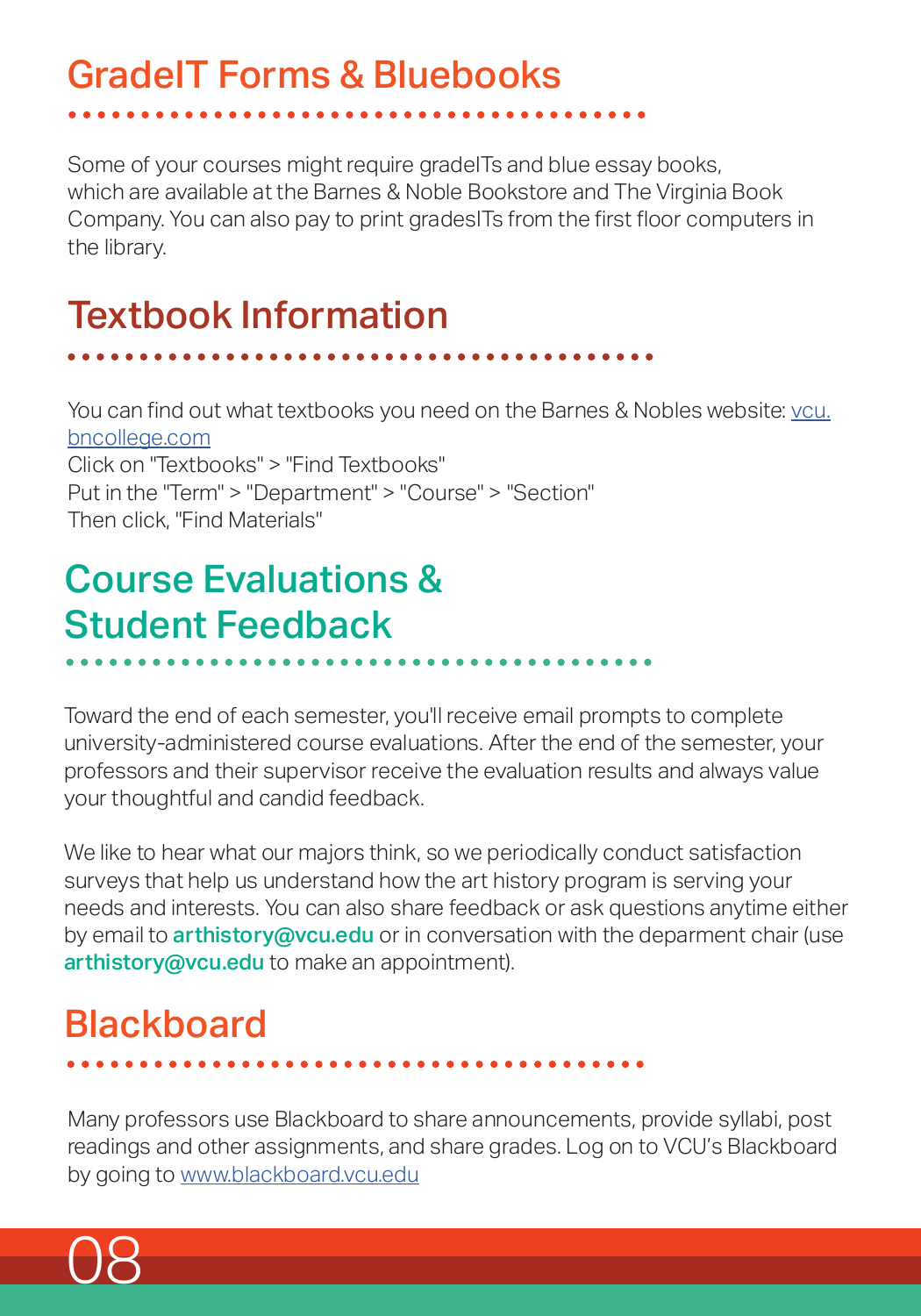#### The Art History Club

The Art History Club is a student-led organization that organizes professional and social art history-related events through out the year. The club helps members connect with arts-based organizations, gender and cultural organizations, as well as other groups that have expressed interest in the arts both on and off campus. The Art History Club has organized trips to New York, Washington DC, Baltimore and the Chrysler Museum in Norfolk, VA.

President - Julia Park Vice President - Samuel Malmquist -

To learn more about VCU's other club and organizations, go to the organizations directory at vcu.collegiatelink.net/organizations

#### Library

You can review a quick and easy intro to the library through VCU's YouTube channel under the "Searching in the VCU Libraries" playlist: youtube.com/user/vculibraries

If you'd like help on an art history research project, get in touch with our Arts Research Librarian, Carla-Mae Crookendale. cmcrookendale@vcu.edu

#### Campus Learning Center

The University College Campus Learning Center provides academic support to all Virginia Commonwealth University undergraduates, including one-on-one tutoring and supplemental instruction sessions. They offer appointments, drop-in, and group tutoring. We strongly encourage art history majors to try drop-in tutoring for Survey of Art and language courses. clc.vcu.edu/

#### The Writing Center

The Writing Center provides peer-based support to help students become stronger writers. writing.vcu.edu/

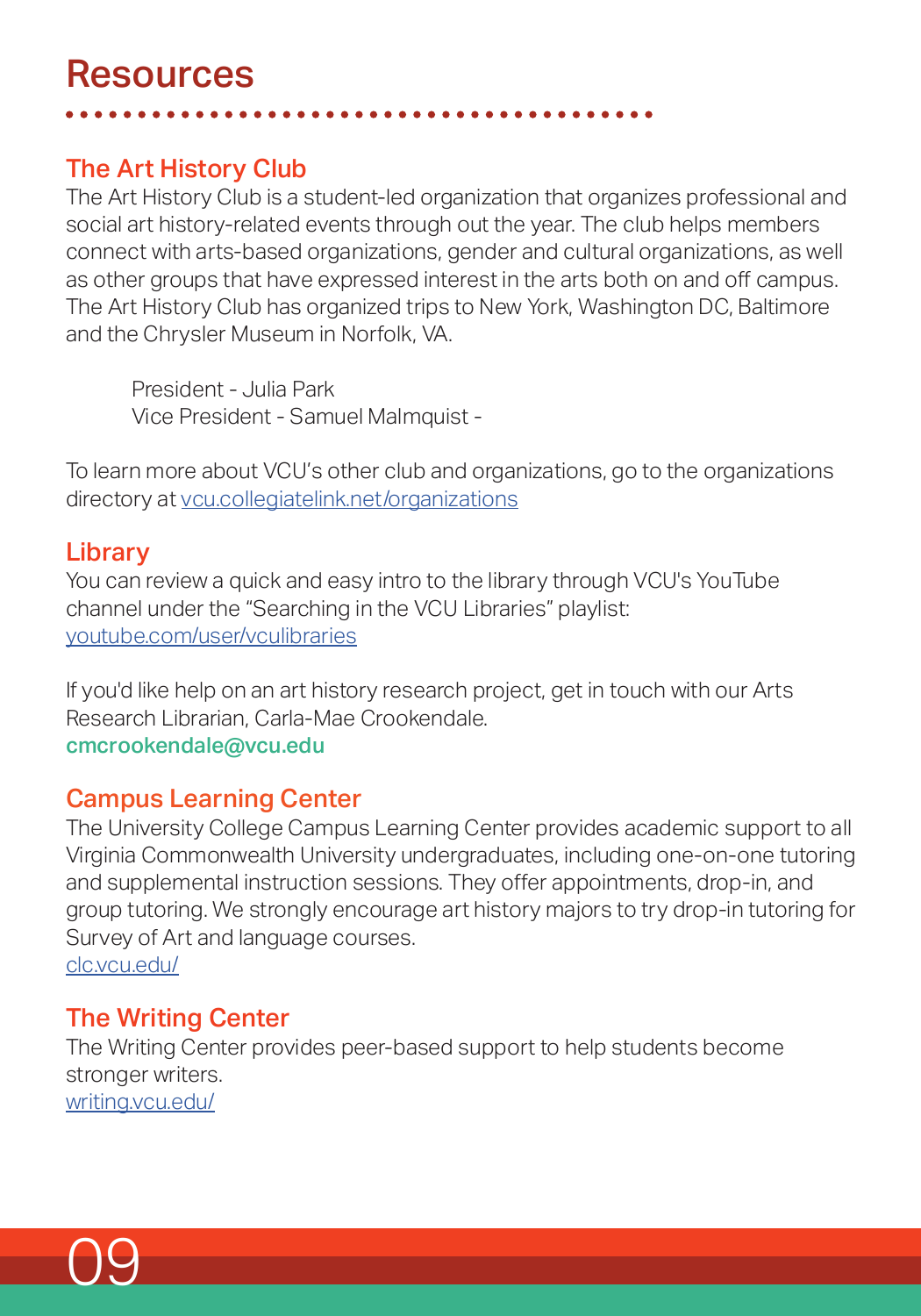#### Career Services

VCU Career Services assists students with job searching, writing resumes, and preparing for interviews. careers.vcu.edu/

#### Wellness Resource Center

"The Well" helps students achieve a healthy lifestyle by providing education on nutrition, stress, domestic violence, and alcohol and substance abuse. thewell.vcu.edu/

#### VCUarts Info & Events

10

∙ Visit our department homepage to find forms and to learn about internships, news, events and more! arts.vcu.edu/arthistory/

∙ Checkout the VCUarts calendar for all news and events within VCUarts. arts.vcu.edu/calendar/events/

∙ Jody Symula, Assistant Dean of Student Affairs, keeps you up to date with events and opportunities on her blog: arts.vcu.edu/studentinfo